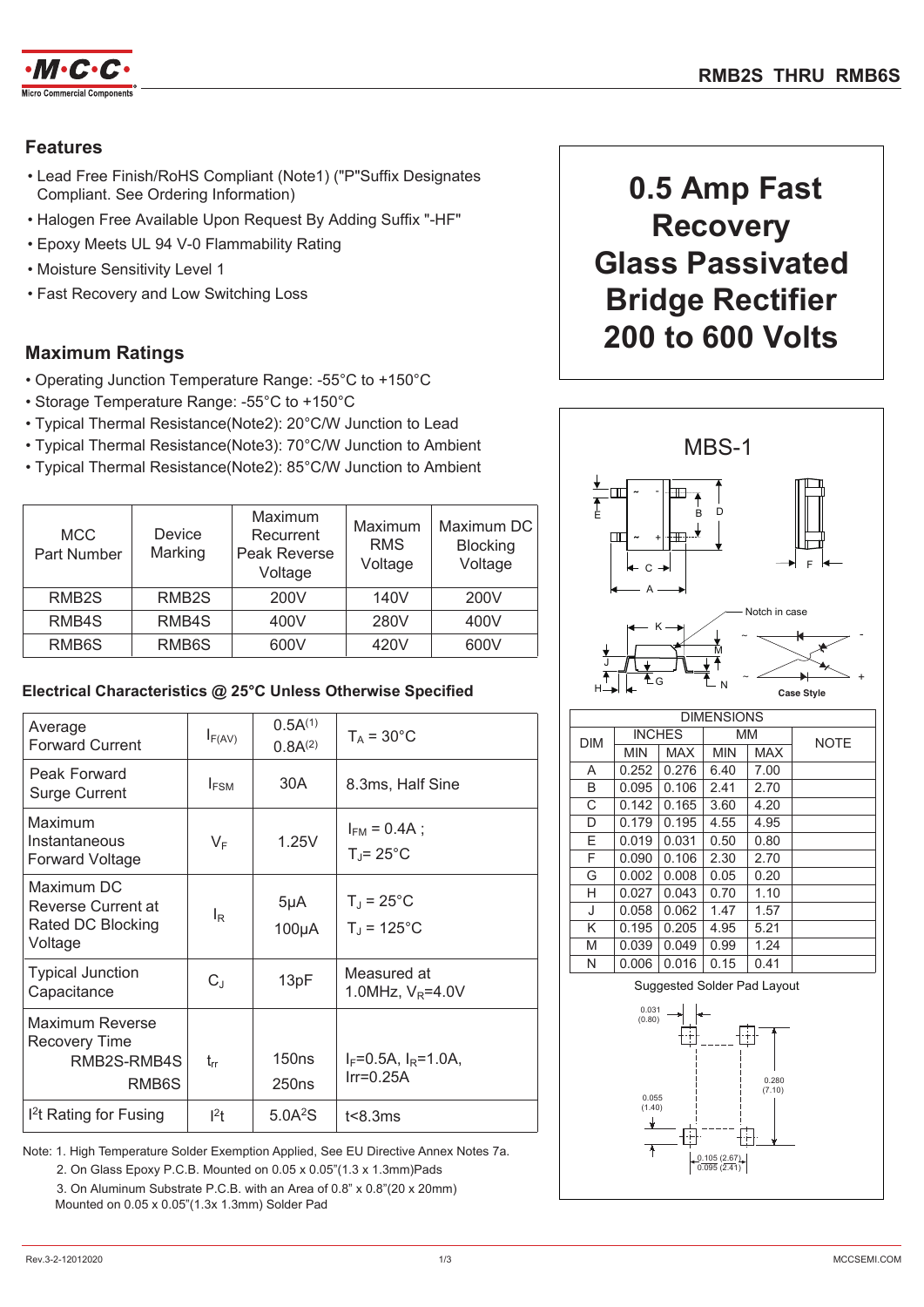

# **Curve Characteristics**



Fig. 3 - Typical Instantaneous Forward Characteristics





Fig. 4 - Typical Reverse Leakage Characteristics